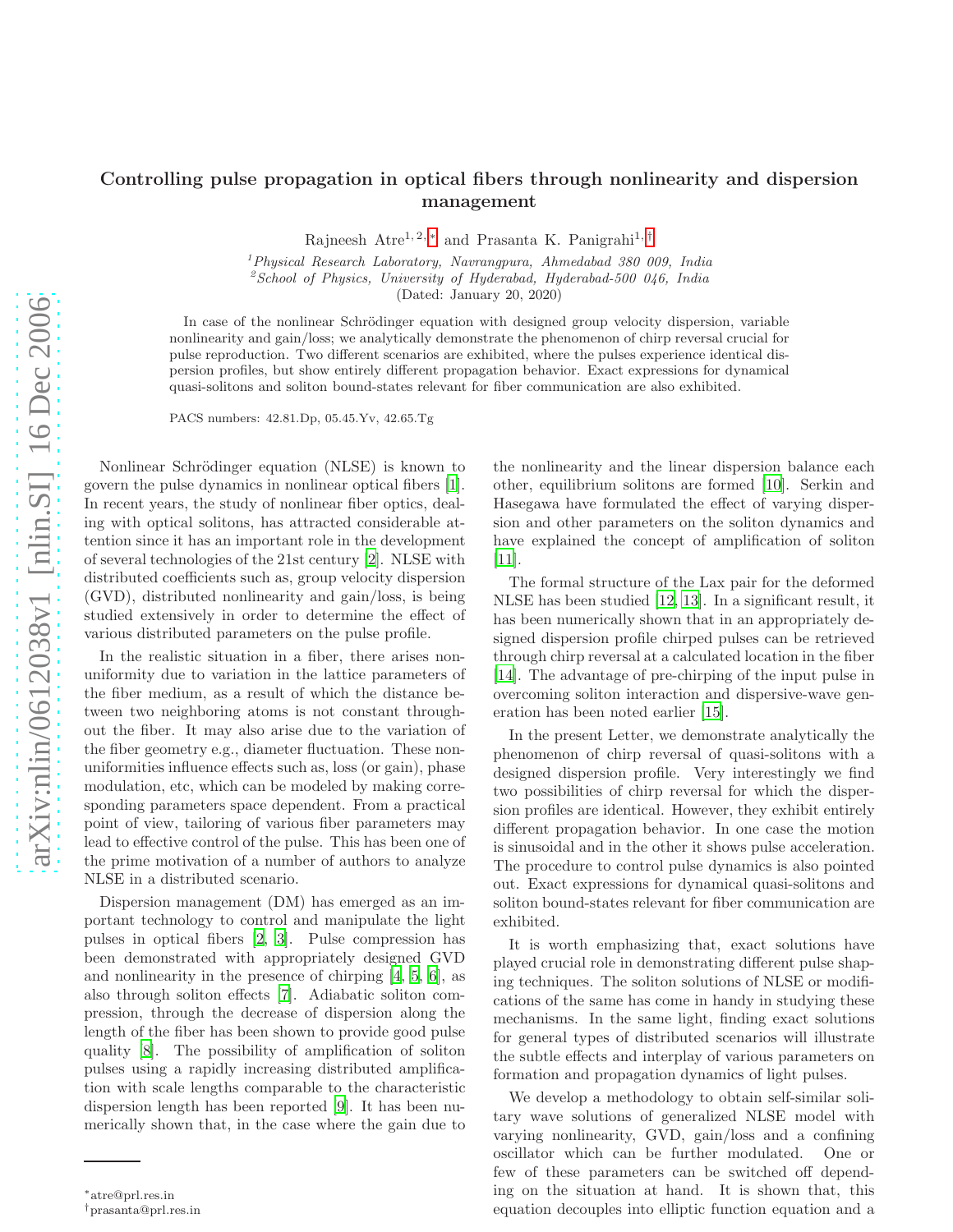Schrödinger eigenvalue problem. This allows one to analytically treat a variety of distributed scenarios, a few of which we explicate in the text. In the context of Bose-Einstein condensates the procedure to deal with variable coefficient NLSE in the absence of GVD has been carried out recently by the present authors [\[16\]](#page-3-15). GVD leads to a fundamentally new control parameter in the present case dealing with optical fibers. For example, a subtle interplay of GVD and nonlinearity leads to a soliton boundstate as will be seen below. The effect of GVD, alternating between normal and anomalous dispersion, on pulse profile is also discussed.

For the purpose of analytic demonstration of chirp reversal we start with a NLSE model with variable GVD, nonlinearity and loss/gain [\[14\]](#page-3-13):

<span id="page-1-2"></span>
$$
i\partial_z q(z,t) + \frac{d_e(z)}{2} \partial_{tt} q(z,t) + \gamma(z)|q|^2 q(z,t) + ig(z)q(z,t) = 0. (1)
$$

With  $q(z, t)$  =  $a(z)u(z, t)$  and  $a(z)$  $\exp[-\int_0^z dz'g(z')],$  one obtains,

$$
i\partial_{z'}u(z',t) + \frac{d_e(z')}{2}\partial_{tt}u(z',t) + \tilde{\gamma}(z')|u|^2u(z',t) = 0, (2)
$$

where  $z' = \int_0^z dz'' a^2(z'')$ .

Keeping in mind, pre-chirping and self-similar nature of the pulse we make use of the following ansatz,

$$
u(z',t) = \sqrt{p(z')} \nu [p(z')t, z'] \exp [iC(z')t^2], \quad (3)
$$

where,  $p$  and  $C$  are real functions of  $z'$ .

Defining  $\tau = p(z')t$ , for preserving space-time identity one obtains

$$
i\left[\frac{\partial \nu}{\partial z'} + K_0 \tau \frac{\partial \nu}{\partial \tau}\right] + \frac{d_e p^2}{2} \frac{\partial^2 \nu(z', \tau)}{\partial \tau^2} + \tilde{\gamma}(z')p|\nu|^2 \nu(z', \tau) - \frac{K_1 \tau^2}{2} \nu + \frac{iK_0 \nu}{2} = 0,
$$
 (4)

where

<span id="page-1-1"></span>
$$
K_0 = \frac{p_{z'} + Cd_e p}{p}, \text{and } K_1 = \frac{C_{z'} + C^2 d_e}{p^3}.
$$
 (5)

We now tailor the dispersion profile with  $K_0 = 0$  and  $K_1 = \text{const.}$ 

$$
i\frac{\partial \nu}{\partial z'} + \frac{d_e p^2}{2} \frac{\partial^2 \nu(z', \tau)}{\partial \tau^2} + \tilde{\gamma}(z')p |\nu|^2 \nu(z', \tau) = \frac{K_1 \tau^2}{2} \nu. (6)
$$

In order to map the above equation to one with constant anomalous dispersion we assume the constraint  $d_e p = 1$  to obtain,

<span id="page-1-0"></span>
$$
i\frac{\partial \nu}{\partial z''} + \frac{1}{2} \frac{\partial^2 \nu(z'', \tau)}{\partial \tau^2} + \tilde{\gamma}(z'')|\nu|^2 \nu(z', \tau) = \frac{K_1 \tau^2}{2} \nu, \tag{7}
$$

where  $z'' = \int_0^{z'}$  $\int_0^z p(s)ds.$ 

The above equation has been numerically investigated, where a chirp-reversal was observed for quasi-soliton having a profile intermediate to a Gaussian and the fundamental NLSE soliton [\[14\]](#page-3-13). These are stationary solutions obeying NLSE with an additional oscillator term, which explains the above profile. The exact solutions of Eq. [\(7\)](#page-1-0) can be obtained, following the formalism developed in Ref. [\[16](#page-3-15)]:

 $\nu(z'',\tau) = \sqrt{A(z'')}F[A(z'')\{\tau - \Lambda(z'')\}]e^{i\Phi(z'',\tau)},$  (8)

where

$$
\Phi(z'', \tau) = a_1(z'') + b(z'')\tau - \frac{1}{2}c(z'')\tau^2.
$$
 (9)

Here,  $a_1(z'') = a_{1_0} - \frac{\lambda - 1}{2} \int_0^{z''} A^2(z) dz$ ,  $\Lambda(z'') =$  $\int_0^{z''}$  $\int_0^z v(z) dz$ , which satisfies the following equation:

$$
\frac{\mathrm{d}\Lambda}{\mathrm{d}z''} + c(z'')\Lambda(z'') = b(z''),\tag{10}
$$

with the general solution,

<span id="page-1-3"></span>
$$
\Lambda(z'') = \{e^{\int c(z'')dz''}\}^{-1} \times \left[\int dz'' \left\{b(z'')e^{\int c(z'')dz''}\right\}\right].
$$
\n(11)

The parameter  $c(z'')$  obeys Riccati equation:

<span id="page-1-4"></span>
$$
c_{z''} - c^2(z'') = K_1,\tag{12}
$$

which can be exactly mapped to linear Schrödinger eigenvalue problem. We also find the following consistency conditions:

<span id="page-1-5"></span>
$$
\tilde{\gamma}(z') = \tilde{\gamma}_0 A(z') / A_0, \quad b(z'') = A(z'')
$$
  
 
$$
A(z'') = A_0 \exp\left\{\int_0^{z''} c(z) dz\right\}, \quad A_0 > 0.
$$
 (13)

F obeys elliptic function equation in new variable  $T =$  $A(z'')\{\tau-\Lambda(z'')\}$ :

<span id="page-1-6"></span>
$$
F''(T) - \lambda F(T) + 2\kappa F^{3}(T) = 0, \text{ where } \kappa = -\frac{\gamma_{0}}{A_{0}}. (14)
$$

The twelve Jacobian elliptic functions satisfy above equation. These functions interpolate between the trigonometric and hyperbolic functions in the limiting cases [\[17\]](#page-3-16). Bright soliton solutions of the type  $\nu(z)$  $\sqrt{}$  $,\tau)=$  $\overline{A(z'')}$  sech $[\overline{T}/T_0]e^{i\Phi(z'',\tau)}$  exist for  $\kappa > 0$ , where  $T_0^2 =$  $-A_0/\gamma_0$  and  $\lambda = 1/2T_0^2$ , similarly kink-type dark solitons exist for  $\gamma_0 > 0$ . We further note that, with normal dispersion one can obtain dark solitons for  $\gamma_0 < 0$ . It needs to be emphasized that, in the present approach the oscillator term leads to a dynamical chirp and modulates the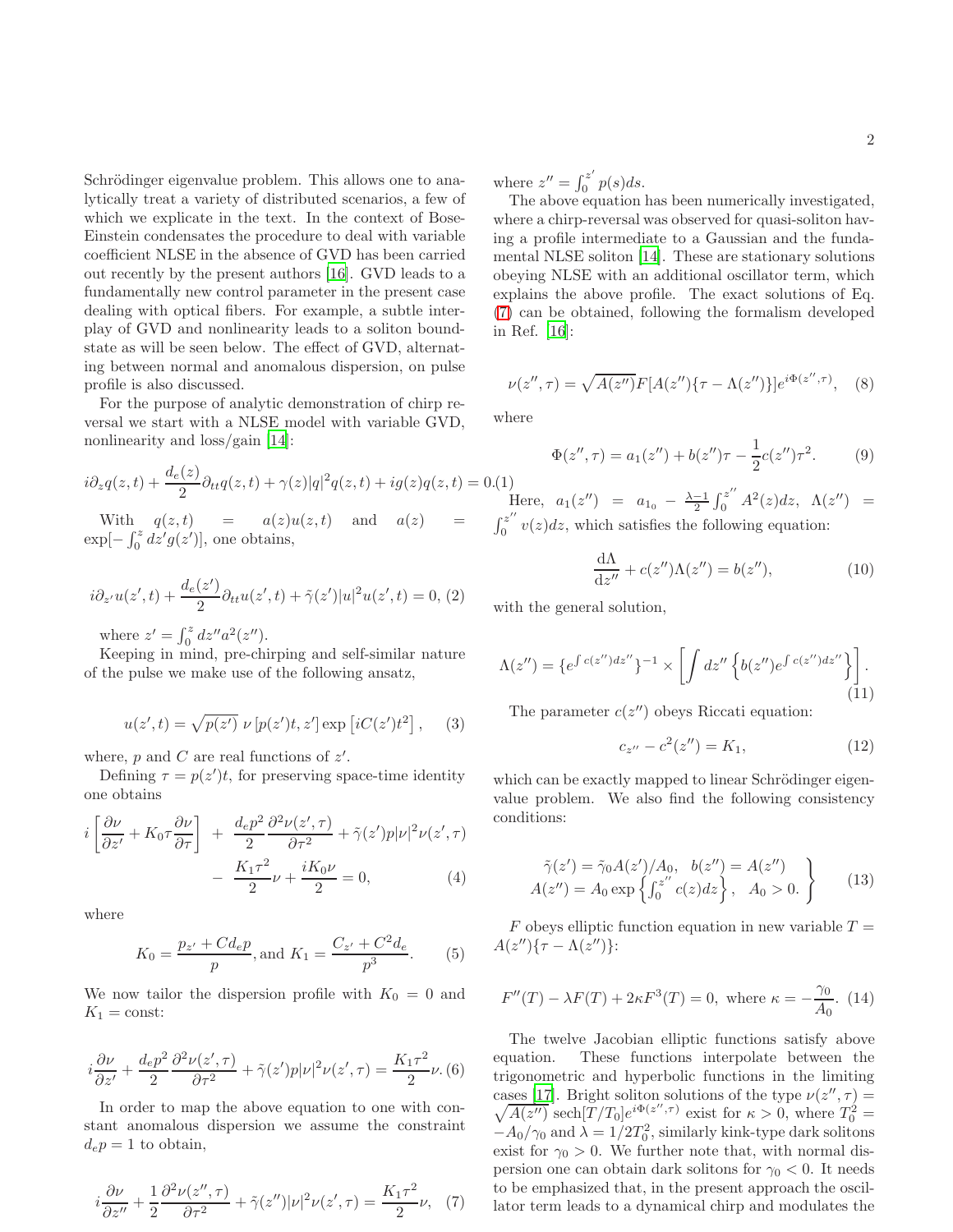

<span id="page-2-1"></span>FIG. 1: The figure depicting variation of chirp parameters with z. The red curve shows the launching chirp and the blue curve shows the same in combination with the dynamical chirp.

pulse profile. However, the pulse retains its fundamental NLSE soliton character in the scaled variable  $z''$ .

Below, we examine the formation of bright quasisoliton like excitations, exhibiting chirp reversal phenomenon. This is accomplished by appropriate tailoring of GVD and pre-chirping of the launching pulse. Com-bining Eq. [\(5\)](#page-1-1) and constraint  $d_e p = 1$ , yield the following expressions for the tailored dispersion and the chirping parameter,

<span id="page-2-0"></span>
$$
C = \frac{d'_e}{d_e^2}, \text{ and } d_e \frac{d^2 d_e}{dz'^2} - \left(\frac{dd_e}{dz'}\right)^2 = K_1.
$$
 (15)

It is interesting to notice that the choice of the constant  $K_1$ , gives rise to two scenarios, having identical dispersion and chirp profiles, but possessing entirely different pulse velocities.

We list below some explicit examples, depicting a variety of novel control mechanism for pulse manipulation. Soliton pulses exhibiting chirp-reversal.– Inspired from the numerical investigations of Kumar and Hasegawa [\[14\]](#page-3-13), we first consider in Eq. [\(15\)](#page-2-0),  $K_1 > 0$ , which is equivalent to a regular oscillator potential in Eq. [\(7\)](#page-1-0). Dispersion profile in this case reads,

<span id="page-2-2"></span>
$$
d_e(z') = \cosh(\delta z') + \frac{C(0)}{\delta} \sinh(\delta z'), \text{ with } \delta = [K_1 + C^2(0)]
$$
\n(16)

From above dispersion profile we compute launched chirp parameter  $C(z')$  and plot it together with the dynamical chirp in Fig. [1.](#page-2-1) From Eqs. [\(5\)](#page-1-1) and [\(16\)](#page-2-2) it is clear that launched chirp profile changes sign at  $z(z'_c) = (1/\delta) \tanh^{-1}[-C(0)/\delta].$ 

The expression for traveling quasi-soliton, propagating with velocity  $v(z'') = A_0 \cos(K_0 z'')$ , reads

$$
q(z,t) = a(z)\sqrt{p(z')\sec(K_1z'')} \operatorname{sech}\left[\sec(K_1z'')\{\tau - \Lambda(z'')\}\right]_z^1
$$
  
× 
$$
\exp\left\{i\left[C(z')t^2 + \Phi(z'',\tau)\right]\right\}.
$$
 (17)

The presence of the dynamical chirp shifts the chirpreversal location slightly away from  $z_c$ . Just after chirp



FIG. 2: Pulse propagation having sinusoidal velocity profile. The plot shows broadening after chirp-reversal.

<span id="page-2-3"></span>

FIG. 3: Soliton pulse acceleration with parameter  $K_1 < 0$ implying an expulsive oscillator scenario.

reversal, we notice that the pulse seems to broaden, as is clearly seen in Fig. [2.](#page-2-3) Hence, the pulse needs to be retrieved at this point. With the help of a normal dispersive element such as a grating the original pulse can be recovered [\[18](#page-3-17)].

(0)]<sup>1/2</sup> expression for the soliton profile in this case is. . expression for the soliton profile in this case is, In contrast to the above example, if we consider  $K_1$  < 0, we obtain  $\delta = [K_1 - C^2(0)]^{1/2}$ , which again leads to the same dispersion profile as that of the previous example,

$$
q(z,t) = a(z)\sqrt{p(z')\mathrm{sech}(K_1z'')} \mathrm{sech}\left[\mathrm{sech}(K_1z'')\{\tau - \Lambda(z'')\}\right] \times \exp\left\{i\left[C(z')t^2 + \Phi(z'',\tau)\right]\right\}.
$$
 (18)

It is interesting to observe that, compared with the previous case pulse broadening is significantly reduced for the same parameter values.

Soliton bound-states. - Starting from Eq. [\(1\)](#page-1-2) without tailoring the dispersion profile, we proceed to obtain self-<sup>-</sup> similar solutions assuming the ansatz solution of the type:<br>
()

<span id="page-2-4"></span>
$$
q(z,t) = \sqrt{A(z)}F\left[A(z)\left\{\tau - \Gamma(z)\right\}\right]\exp\left\{G(z) + i\Phi(z,t)\right\}.
$$
\n(19)